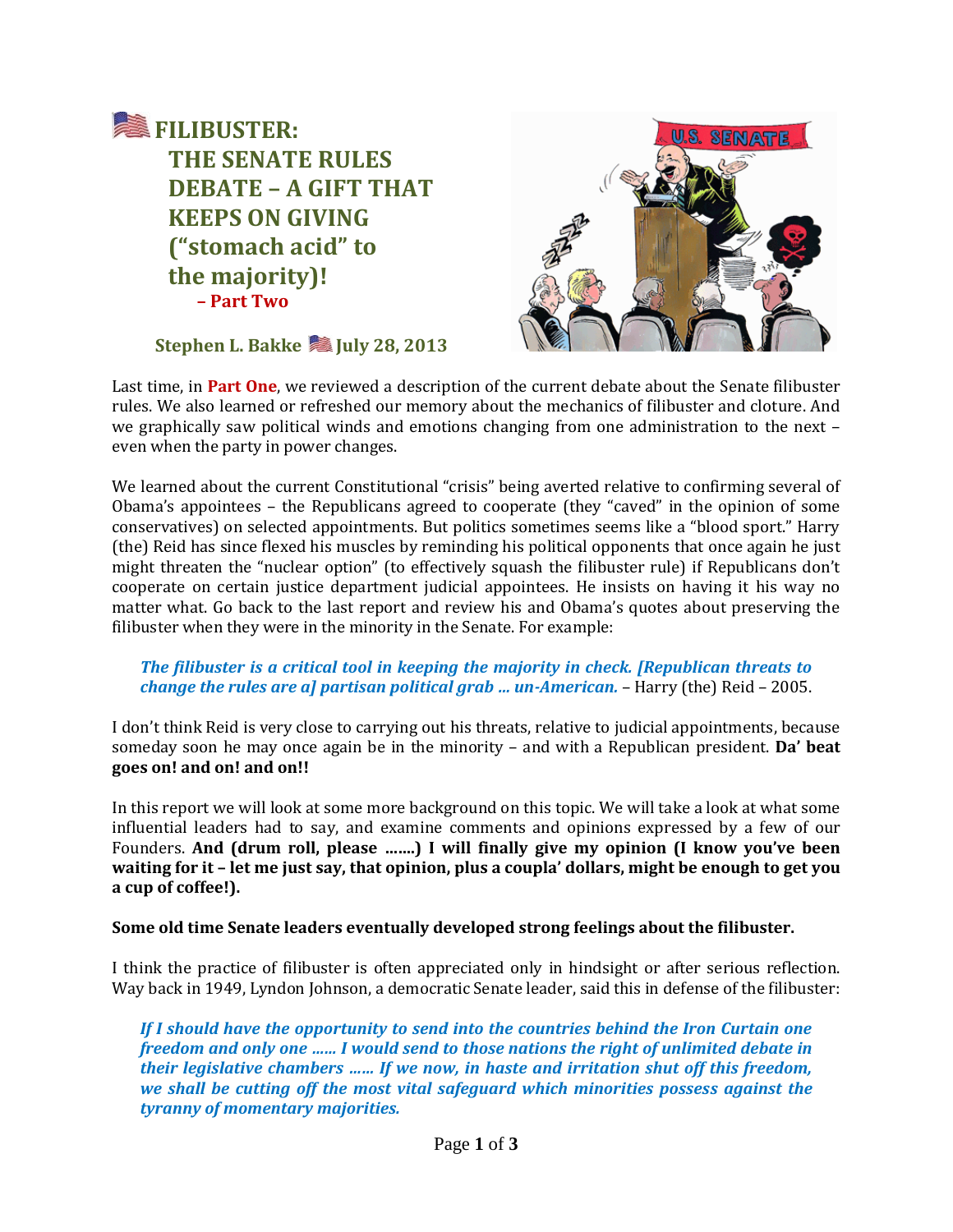And former democratic Senate Majority Leader George Mitchell once told his colleagues this:

*When I was majority leader, I didn't always enjoy unlimited debate. There were times when I was frustrated by the ease with which the Senate rules can be used for obstruction. But …… the right of unlimited debate is a rare treasure which you must safeguard. Of course, it can be, and it is, abused. But that is the price that must be paid, and the privilege is worth the price.*

**Senate rules, filibuster, cloture, "debate-less" debate – any constitutional or historic basis?**

*On every question of construction, carry ourselves back to the time when the Constitution was adopted, recollect the spirit manifested in the debates and instead of trying what meaning may be squeezed out of the text or invented against it, conform to the probable one in which it was passed.* – Thomas Jefferson, on how to interpret the Constitution.

The Constitution itself didn't create the filibuster rule, but it did create the deliberative philosophy that ultimately led to the adoption of the filibuster procedure. As a result, endless debate had been the "scourge" of the Senate until 1917 when the body adopted the rule that a super majority of 67 votes could terminate debate. I think that's when these terms "filibuster" and "cloture" started to come into common use. But more importantly, what was the "original intent"? Let's take a look.

Let's go back to consider the intent of the Founders. A great way to do so is to review the Federalist Papers which were written to explain the Constitution, clarify our form of government, and to give background as to the Founders' logic and thought process. It's also useful to examine subsequent speeches, letters, and other expressions of opinion and intent by the Founders.

*Great innovations should not be forced on slender majorities.* – Thomas Jefferson expressing one of the Founders' concerns about what can happen in a pure democracy.

The following is a brief quote explaining why the Senate is not to be proportionate to population, as is the House of Representatives, thus guarding against domination by the large states:

*…… the equal vote allowed to each State is at once a constitutional recognition of the portion of sovereignty remaining in the individual States …… Another advantage accruing from this ingredient in the constitution of the Senate is the additional impediment it must prove against improper acts of legislation. No law or resolution can now be passed without the concurrence, first, of a majority of the people, and then a majority of the States.* – James Madison (probably), Federalist No. 62.

The last two sentences above show the inspiration for the eventual rules that permit a single person, perhaps from a small state, to filibuster and continue debate while attempting to defeat a measure that may be bad legislation and has only a thin majority supporting it. Madison goes on to acknowledge that sometimes this process can have less than ideal results, but that the importance of the goal outweighs potential negatives.

If you are scratching your heads a bit concerning the reference to "the majority of the states", please recall that **originally, senators were chosen by state legislatures.** In 1913 the 17<sup>th</sup> Amendment changed so that senators are now chosen directly by a popular vote of the citizens. While the